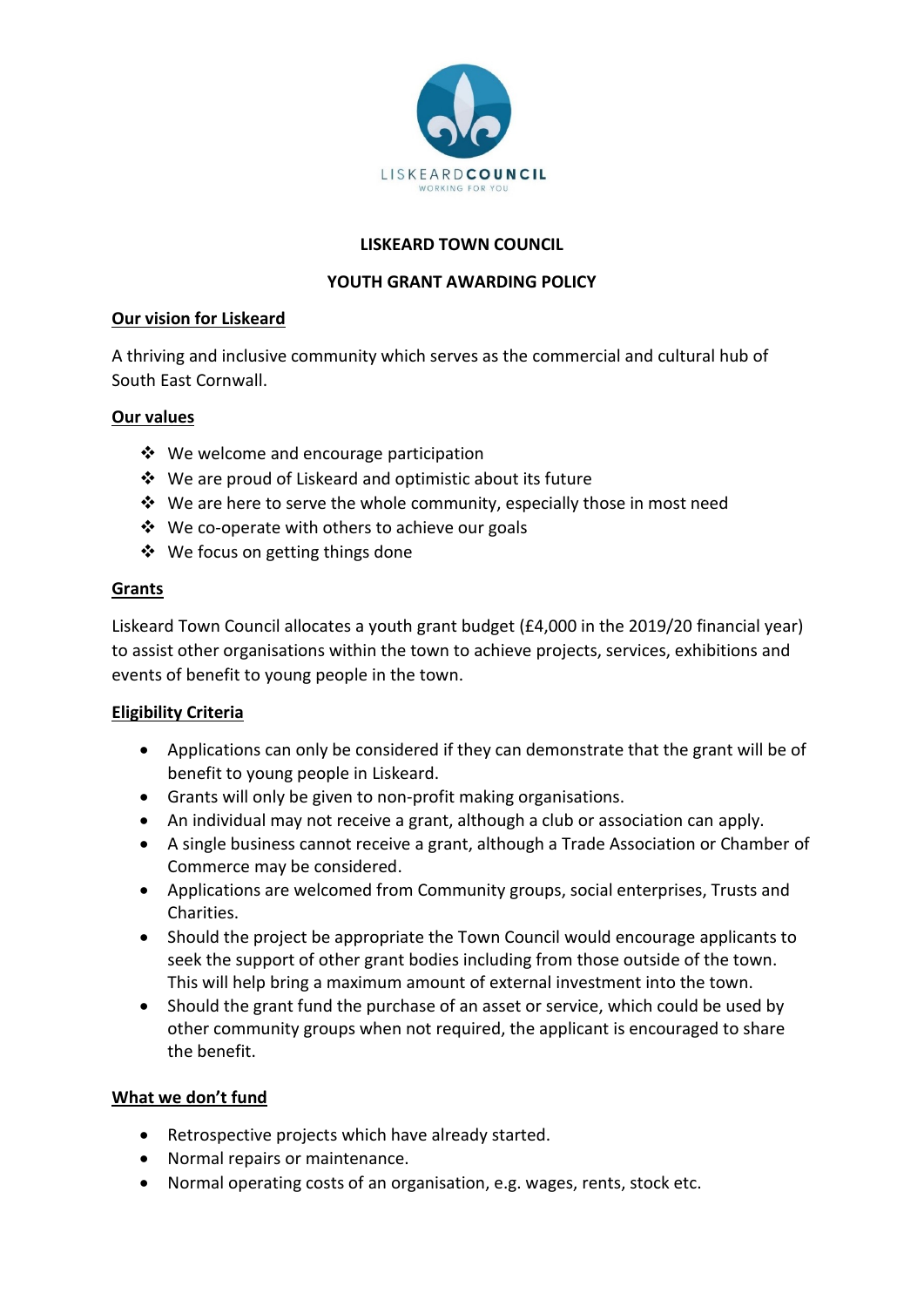- Organisations which have received a grant from Liskeard Town Council within the current financial year.
- Projects which have received or are seeking an award from the Liskeard Town Forum (Note – funds held by the Town Forum have been provided by the Town Council).

### **Amounts to be awarded**

- Maximum amount £500.
- Larger sums may be possible by applying to our general grant fund.

# **Conditions of use**

- The money must be used within two years of being awarded.
- Any grant received from the Town Council must be acknowledged in all press releases, website/social media posts etc. (including our logo where appropriate).
- Feedback on the use of the grant is required within 3 months of completion of the project, or interim feedback after 12 months of receipt if your project has not yet completed. This could include presenting information at the public Annual Town Meeting.

# **Application process**

- Applications must be made on the form supplied
- All grant applications must be accompanied by the latest set of accounts for your organisation. If this is not available a statement of the organisation's funds, its sources of income and details of expected expenditure may be acceptable – please contact us for guidance.
- Applications to be sent by e-mail to the Town Clerk [townclerk@liskeard.gov.uk](mailto:townclerk@liskeard.gov.uk) or delivered to the Town Council Offices at 3-5 West Street, Liskeard PL14 6BW
- Correctly completed applications will be considered by the Youth Council, who will make a recommendation to the Finance, Economic Development and General Purposes Committee of the Town Council (dates on which this committee meets are detailed below). The applicant may attend the Youth Council and/or committee meeting to present their application if they wish.
- If the proposed project does not comply with the above guidelines, it will not be considered, and the applicant advised accordingly.
- Approved grants will usually be released on production of an invoice or receipts for project costs.

# **Finance, Economic Development and General Purposes committee meeting dates:**

• 19 November 2019, 21 January, 17 March and 19 May 2020

Meetings are held at 7.30pm in the Council Chamber at the Public Hall

Adopted by the Finance, Economic Development and General Purposes Committee on 17 September 2019 - Review April 2020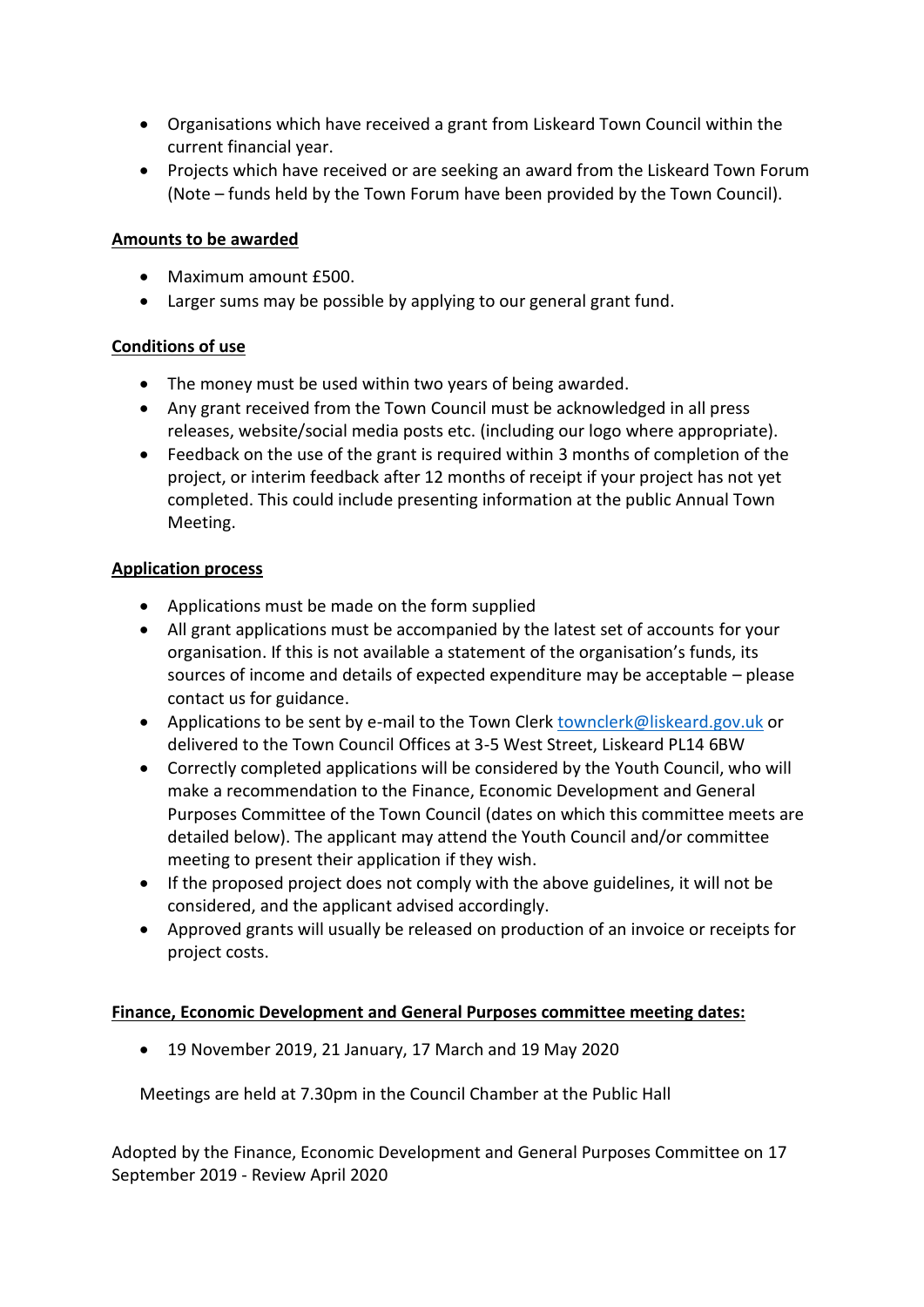#### **LISKEARD TOWN COUNCIL**

#### **YOUTH GRANT APPLICATION FORM**

- **Do not complete the Application Form until you have read the Youth Grant Awarding Policy and believe that you comply with it.**
- **By making the application you are giving consent for the information to be shared with Councillors and the public**
- **When you have completed this form please send it to: The Town Clerk, 3-5 West Street, Liskeard PL14 6BW or email townclerk@liskeard.gov.uk**

| Name of Applicant /                   |  |
|---------------------------------------|--|
| Organisation                          |  |
| <b>Charity Number or Registered</b>   |  |
| <b>Company Number (if applicable)</b> |  |
| Date of application                   |  |
| <b>Person to contact</b>              |  |
| <b>Position held</b>                  |  |
| What does your organisation do?       |  |
|                                       |  |
|                                       |  |
|                                       |  |
|                                       |  |
| <b>Website or Social Media</b>        |  |
| addresses                             |  |
|                                       |  |
| How is your organisation              |  |
| funded?                               |  |
|                                       |  |
|                                       |  |
|                                       |  |
| Give a brief description of your      |  |
| project                               |  |
|                                       |  |
|                                       |  |
|                                       |  |
|                                       |  |
| How will your project benefit         |  |
| young people in the town?             |  |
|                                       |  |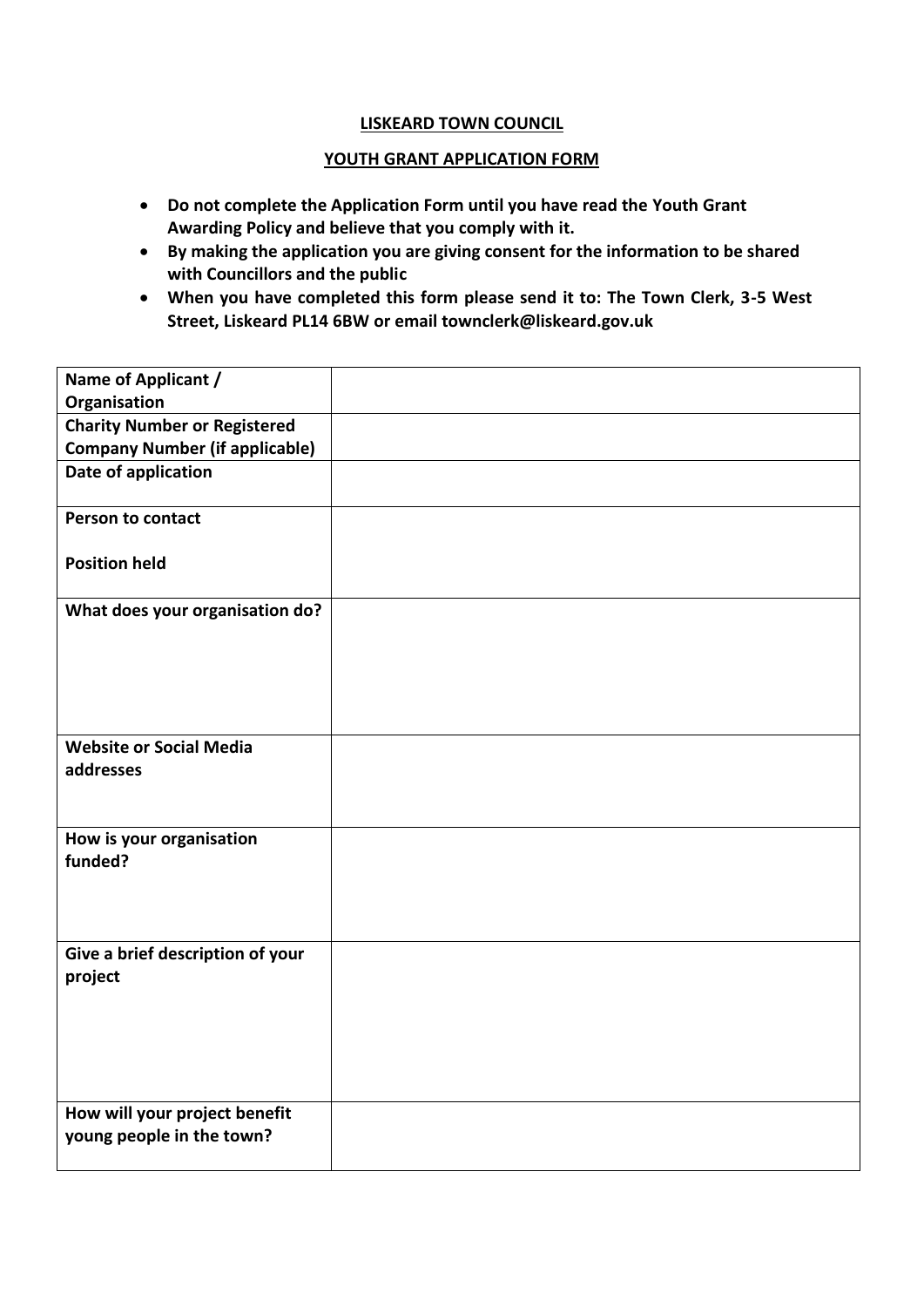| Include approximately how<br>many young people will be<br>involved                                          |                 |
|-------------------------------------------------------------------------------------------------------------|-----------------|
| Does your project provide<br>something which is not currently<br>available for young people in the<br>town? |                 |
| Will there be any benefits for<br>young people in the town after<br>your project has completed?             |                 |
| Have you previously received a<br>grant from Liskeard Town<br>Council?                                      | YES / NO        |
| If YES, please give details                                                                                 | (a) When (date) |
|                                                                                                             | (b) Amount      |
|                                                                                                             | (c) Purpose     |
| What is the total cost of your<br>project?                                                                  |                 |
| Amount - how much money are<br>you requesting?                                                              |                 |
| What will this be used for?                                                                                 |                 |
| How will the rest of your project<br>be funded?                                                             |                 |
| Have these monies all been<br>confirmed?                                                                    |                 |
| Has your organisation adopted                                                                               | YES / NO        |
| Does your organisation conduct<br>DBS checks on staff and<br>volunteers?                                    | YES / NO        |
| Have you attached a copy of the                                                                             | YES / NO        |
| its own Safeguarding Policy?<br>accounts for your organisation?                                             |                 |